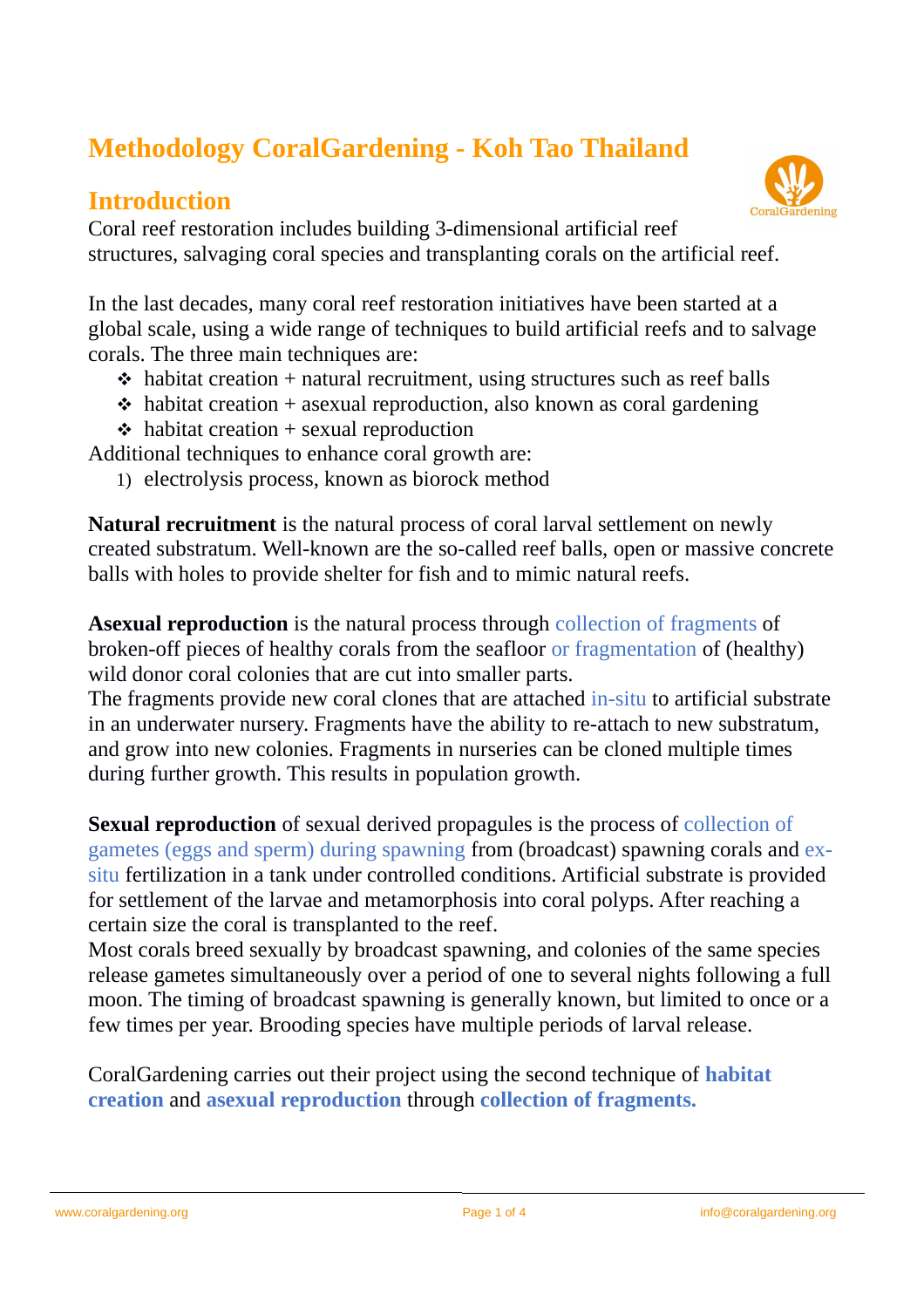## **Habitat creation**

The aim of CoralGardening is to educate, protect and restore. By creating attractive, artistic 3-dimensional structures CoralGardening not only provides new habitat for coral growth, with the design of the structures CoralGardening also creates new habitat for marine life to allow the artificial reef to develop into a natural reef as quickly as possible. In addition, CoralGardening attracts divers and takes diving pressure off natural reefs by providing structures in the shape of hands to use as dive site and swim-through. This is a means to educate divers on the importance of buoyancy control and to educate divers and the diving industry on responsible dive tourism to protect coral reefs.

### **Asexual Reproduction**

The aim of CoralGardening is to protect and restore, not damage coral reefs. Therefor it explicitly does not use the method of fragmentation of wild donor coral colonies by cutting small parts from healthy corals. To restore damaged reef and to enhance coral growth CoralGardening collects 5-20 cm sized fragments lying on the seafloor in the vicinity of the new habitat structure. The fragments are pieces of corals broken off by storms or human disturbance. Fragments are collected only if they appear alive and healthy, without signs of disease, and if they are not yet overgrown by algal turf or sponges.

CoralGardening aims to restore biodiversity and genetic diversity. Collection of coral fragments supports genetic and species diversity, in contrary to asexual reproduction of new coral clones through fragmentation from one donor coral. Corals are a colony of polyps created through asexual reproduction, meaning that each individual polyp in the colony is a clone of the original polyp that was produced through sexual reproduction. The asexual reproduction allows corals to increase in size and repair lost or damaged tissue. Corals with branching, bushy or plate-like growth forms can break easily, creating daughter colonies through natural fragmentation. Massive corals are less likely to break off and reproduce asexually. Branching species are most frequently used in asexual coral reef restoration, because of easy fragmentation and cloning, fast growth rates and quick results. However, this technique is just increasing coral abundance, creating reefs with very little species and little genetic diversity. Another problem of monoculture is that it results in a sterile population, as gametes from a single coral colony cannot self-fertilize. CoralGardening collects natural broken-off fragments of as many species as possible and has proven to be successful with survival and growth of coral fragments from many growth forms. This method preserves species and genetic diversity, which is crucial to the functional and structural diversity and long-term survival and resilience of reefs. The greater the diversity of corals on a reef, the better prepared that reef is to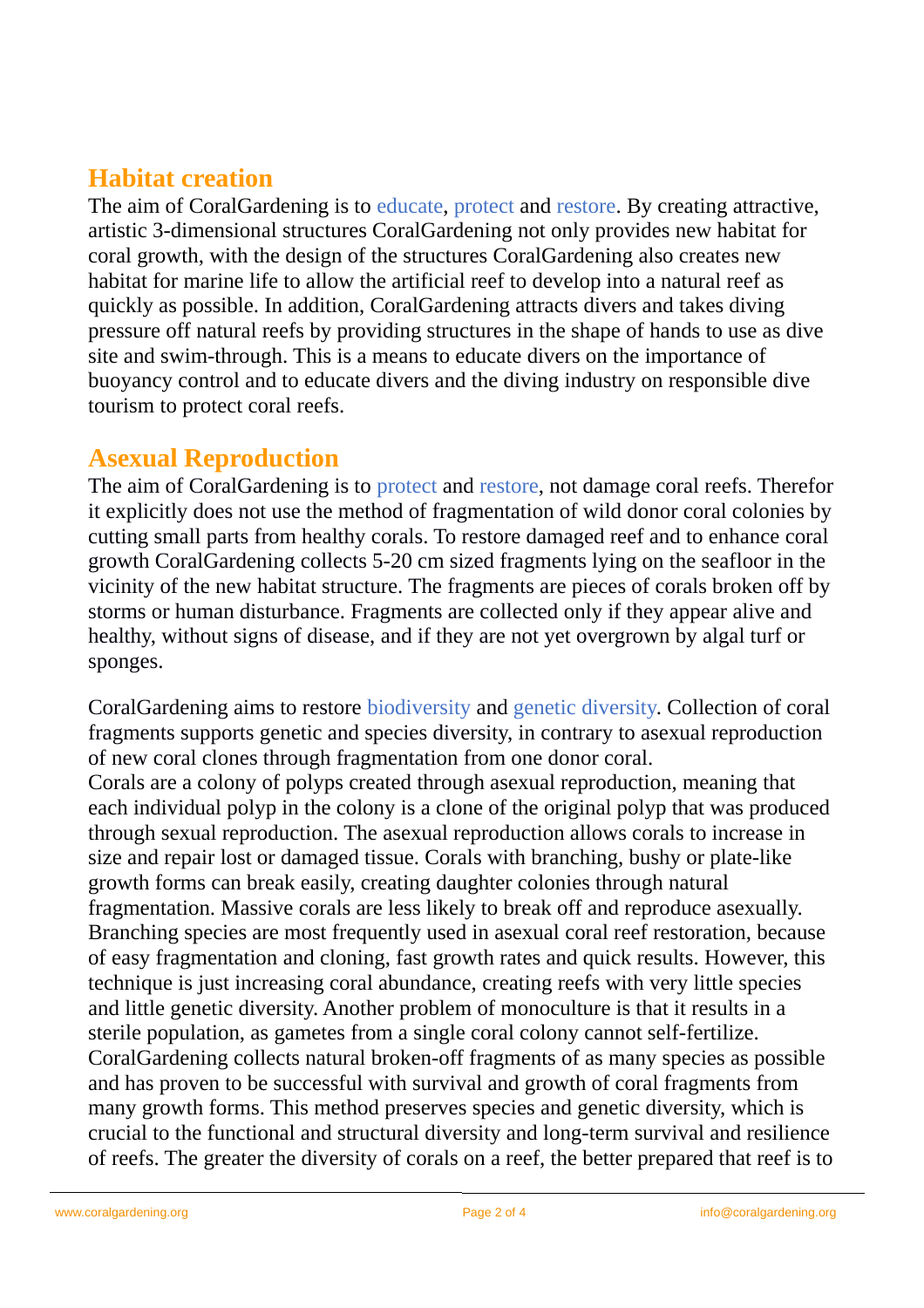survive and adapt to disturbances such as disease, ocean acidification and rising seawater temperatures.

The following methods are used to attach loose coral fragments to the artificial reef structure, depending on the construction material of the artificial reef:

- 2) Rope: un-tighten rope, stick fragment in between threads, tighten rope
- 3) Iron wire: use thin iron wire to attach the fragment
- 4) Bottles: use wooden wedge to fixate fragment in bottleneck
- 5) Bio-plastic: biodegradable ty-rips are used in an experimental set-up

## **Collection of fragments**

Summarizing, CoralGardening uses the technique of collection of fragments, which has the following benefits:

- No damage to healthy coral colonies by using natural coral fragments that would otherwise get buried or overgrown
- $\cdot$  No introduction of exogenous material by using local coral fragments
- Maintain coral species diversity and genetic diversity within species, to ensure long-term survival and resilience of reefs
- High survival of 5-20 cm sized fragments compared to low chances of natural larval recruitment and high mortality in sexual reproduction
- Low-cost material and low-tech method
- Complementary to local MPA management, use artificial reef restoration in ecotourism, research and education activities for public outreach and involvement of local stakeholders, divers and volunteers.
- Complementary to local MPA management, mitigate the impacts from human and natural damage by salvaging broken-off coral fragments.

# **Do's and don'ts by CoralGardening**

Do:

- Utilize naturally created fragments from a variety of species found on the reef, to preserve species and genetic diversity
- $\div$  Include long-term monitoring to measure survival, regeneration and growth
- Develop sexual reproduction techniques through coral spawning and larval culturing to increase genetic diversity and reef resilience
- Complement coral gardening with coral predator removal, clean-ups, waste water management, stakeholder involvement, education and other actions to preserve the coral reef ecosystem.